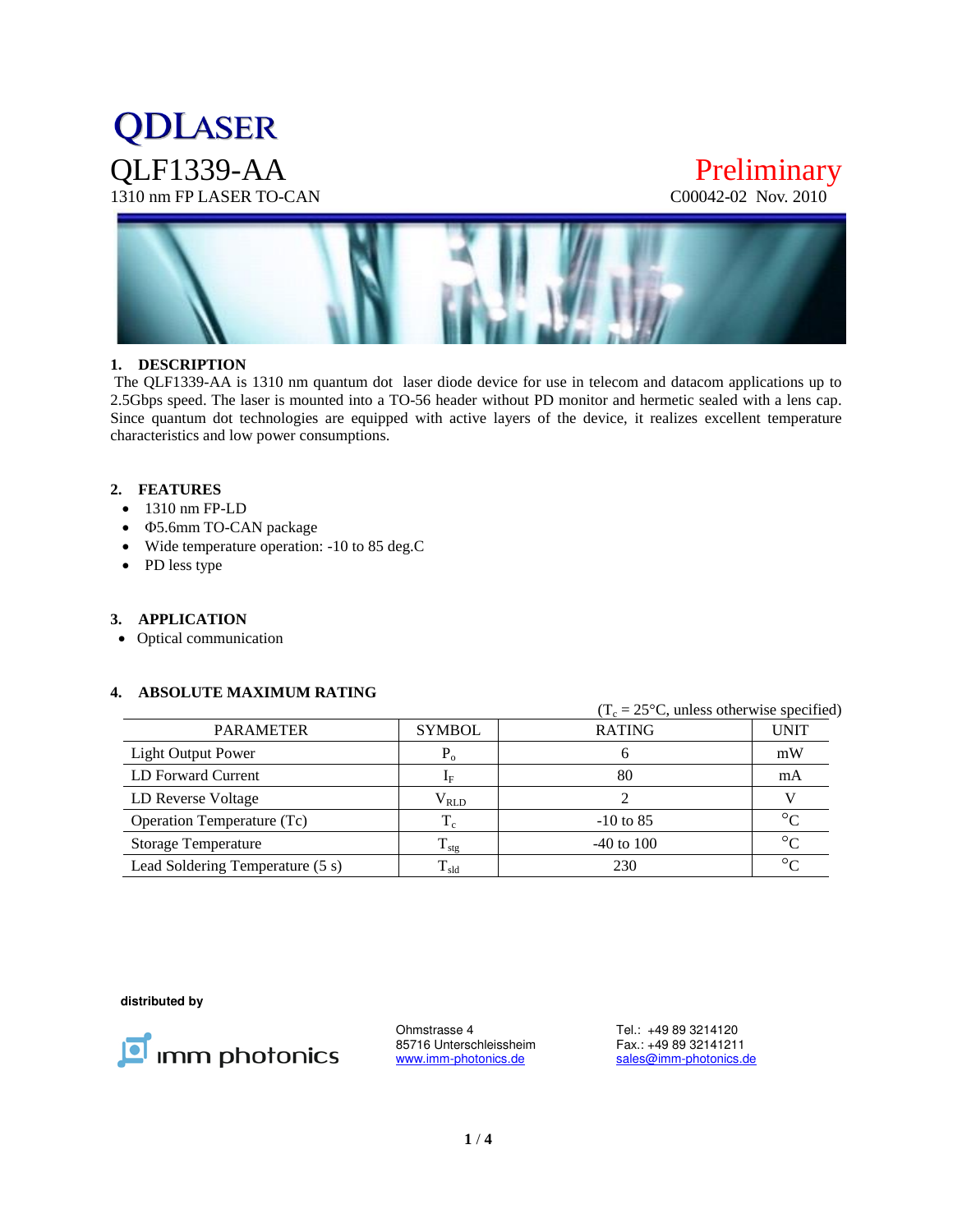# **QDLASER**

QLF1339-AA C00042-02

### **5. OPTICAL AND ELECTRICAL CHARACTERISTICS**

| $(T_c = 25\degree C$ , unless otherwise specified) |                                  |                                               |                           |                          |                          |                              |             |  |
|----------------------------------------------------|----------------------------------|-----------------------------------------------|---------------------------|--------------------------|--------------------------|------------------------------|-------------|--|
| <b>PARAMETER</b>                                   | <b>SYMBOL</b>                    | TEST CONDITION                                | $\mathsf{T}_{\mathrm{c}}$ | <b>MIN</b>               | <b>TYP</b>               | <b>MAX</b>                   | <b>UNIT</b> |  |
|                                                    |                                  |                                               | $-10$ °C                  |                          |                          |                              |             |  |
| Threshold current<br>$I_{th}$                      |                                  | CW                                            | $25^{\circ}$ C            |                          | 8                        | 15                           | mA          |  |
|                                                    |                                  | 85°C                                          | $\overline{\phantom{a}}$  | 12                       | 15                       |                              |             |  |
| Operation current<br>$I_{op}$                      |                                  | CW, $P_0 = 5$ mW                              | $-10$ °C                  |                          | 28                       | 40                           |             |  |
|                                                    |                                  |                                               | $25^{\circ}$ C            |                          |                          |                              | mA          |  |
|                                                    |                                  | $85^{\circ}$ C                                | $\blacksquare$            | 33                       | 45                       |                              |             |  |
| Operation voltage<br>$\rm V_{op}$                  |                                  | CW, $P_0 = 5$ mW                              | $-10^{\circ}$ C           | -                        | 1.4                      | 1.6                          | $\mathbf V$ |  |
|                                                    |                                  |                                               | $25^{\circ}$ C            |                          |                          |                              |             |  |
|                                                    |                                  | 85°C                                          |                           |                          |                          |                              |             |  |
| Slope efficiency<br>$\eta$                         |                                  |                                               | $-10$ °C                  |                          |                          |                              |             |  |
|                                                    | CW                               | $25^{\circ}$ C                                | 0.23                      | 0.28                     | $\overline{\phantom{a}}$ | W/A                          |             |  |
|                                                    |                                  | 85°C                                          | 0.20                      | 025                      | $\blacksquare$           |                              |             |  |
| Saturation power                                   | $\mathbf{P}_{\text{sat}}$        | CW                                            | 85°C                      | 6                        |                          | $\overline{\phantom{a}}$     | mW          |  |
| Center wavelength<br>$\lambda_c$                   | CW, $P_0 = 5$ mW                 | $-10$ °C                                      | 1275                      | 1289                     |                          | nm                           |             |  |
|                                                    |                                  | $25^{\circ}$ C                                |                           | 1305                     | 1345                     |                              |             |  |
|                                                    |                                  | $85^{\circ}$ C                                |                           | 1335                     |                          |                              |             |  |
| $\Delta\lambda$<br>Spectral width                  | CW, $P_0 = 5$ mW<br>$RMS(-20dB)$ | $-10$ °C                                      |                           | 2.9                      |                          | nm                           |             |  |
|                                                    |                                  | $25^{\circ}$ C                                |                           | 2.6                      | 4.0                      |                              |             |  |
|                                                    |                                  | 85°C                                          |                           | 2.1                      |                          |                              |             |  |
| Rise and fall time                                 | $T_r, T_f$                       | $I_b = I_{th}$ , P <sub>o</sub> =5 mW, 10-90% | $25^{\circ}$ C            | $\overline{\phantom{a}}$ | 0.05                     | $\mathbb{L}$                 | nsec        |  |
| Optical power<br>coupled to fiber                  | $P_f$                            | CW, $P_0 = 5$ mW, SI10/125                    | $25^{\circ}$ C            |                          | 0.85                     | $\qquad \qquad \blacksquare$ | mW          |  |
| Focal length                                       | $D_f$                            | $CW, P_0 = 5$ mW, $SI10/125$                  | $25^{\circ}$ C            | $\overline{\phantom{0}}$ | 6.25                     | $\frac{1}{2}$                | mm          |  |
| Ray Axis                                           | $\theta_{xy}$                    | $CW, Po=5 mW$                                 | $25^{\circ}$ C            | $\overline{\phantom{a}}$ | $\boldsymbol{0}$         | $\blacksquare$               | deg.        |  |
| Beam angle                                         | $\theta_z$                       | CW, $P_0 = 5$ mW                              | $25^{\circ}$ C            | $\overline{\phantom{a}}$ | 1.1                      | $\overline{\phantom{a}}$     | deg.        |  |

**distributed by** 



Ohmstrasse 4 Tel.: +49 89 3214120<br>85716 Unterschleissheim Fax.: +49 89 32141211 85716 Unterschleissheim<br>www.imm-photonics.de

sales@imm-photonics.de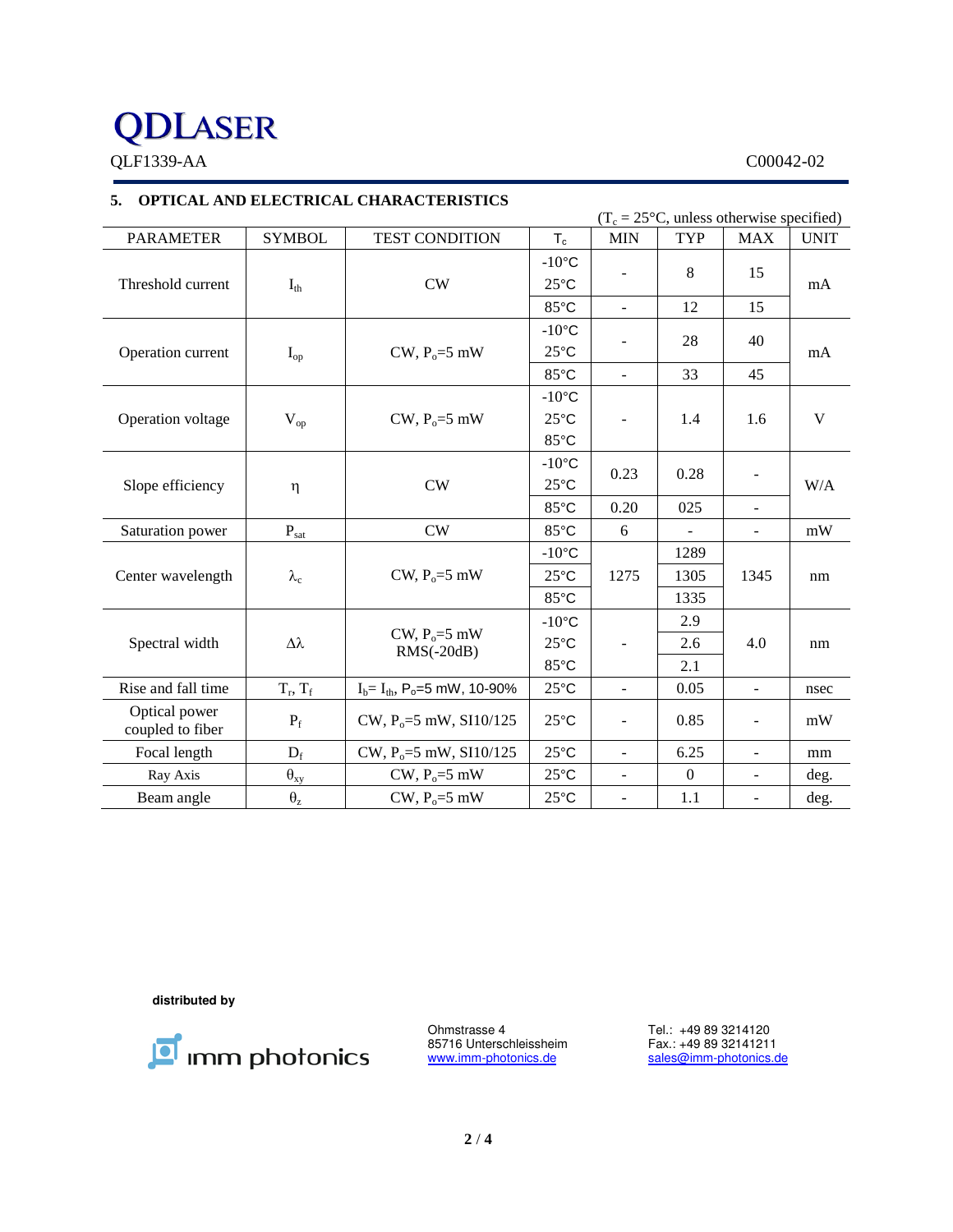

#### **6. Outline Drawing**



**distributed by** 



85716 Unterschleissheim<br>www.imm-photonics.de

Ohmstrasse 4 Tel.: +49 89 3214120<br>85716 Unterschleissheim Fax.: +49 89 32141211 sales@imm-photonics.de